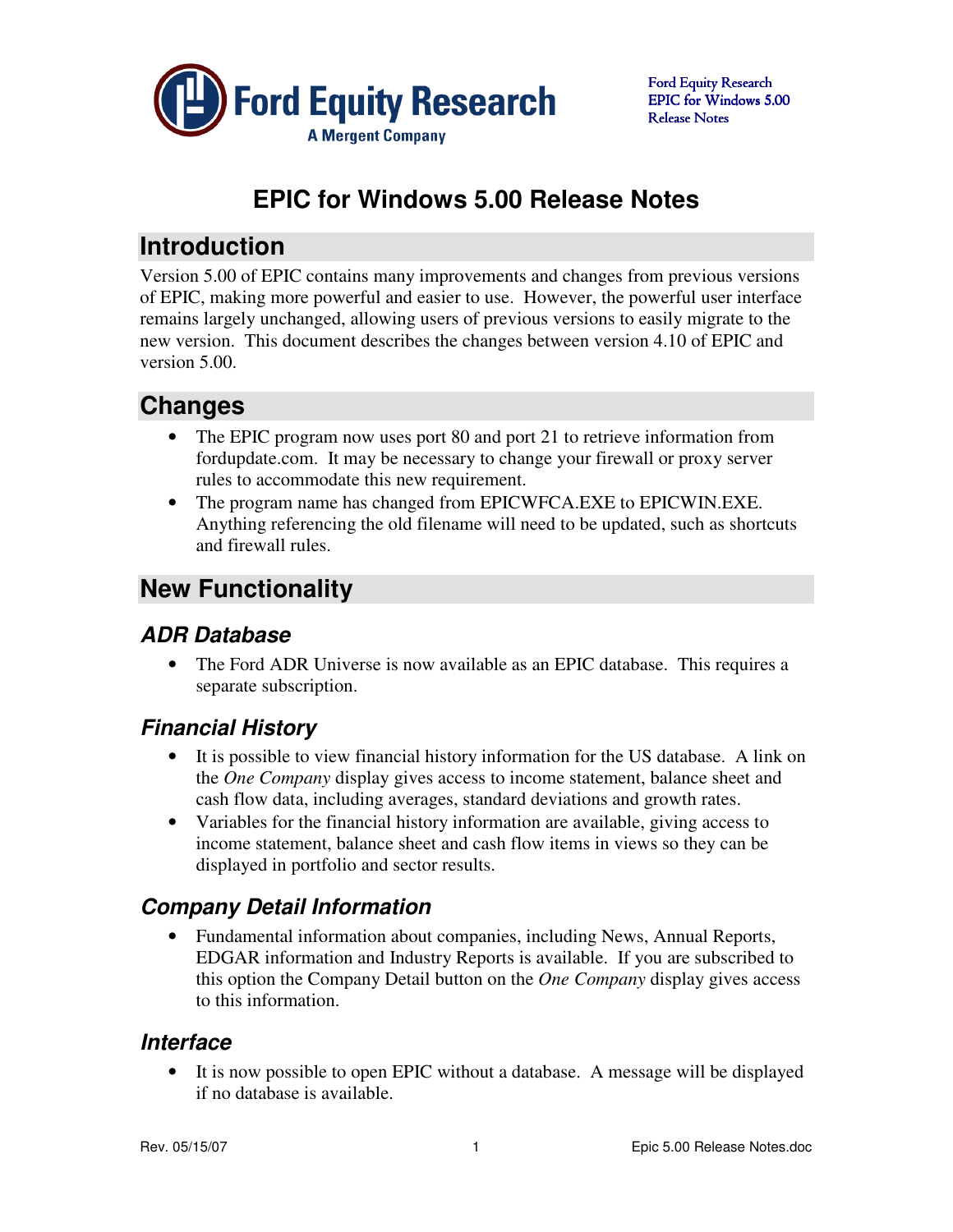

- It is possible to prefix the EPIC program shortcut with a database type, to load that type by default. For example EPICWIN.EXE ADR will open the ADR database by default (if it is available).
- When a database is opened the database type is displayed in the title bar.
- The Open Database icon  $\Box$  has been added to the toolbar. This opens a dialog that allows the user to select which database type they want to use and provides a list of databases available for the type in reverse chronological order.
- If a US database is opened and a US Financial History database for the same date is available it will automatically opened. If no financial history database is available an n/a will be displayed in the status bar on the bottom, right of the screen.
- It is now possible to add two headings lines for Spare Variables.
- If a user experiences difficulties downloading data from Fordupdate.com, it is possible to activate the Debug capability, to help with the trouble-shooting process. Click on *Help*, *Debug* to activate this feature.
- If an Error Log is displayed then it can be saved as a comma delimited file or plain text file, by clicking on *File*, *Save As*. It is also possible to click on the *Excel Link* button to export the log directly into a spreadsheet.

### **Database Retrieval**

- The *Update DB* button has been replaced with the *Get Current DB* button. This provides a one button update for all databases that the user has subscribed to, such as US, US Financial History and ADR.
- The *Get Older DB* button has been introduced. This allows users to download previous databases from a list.
- It is now possible to abort the download process, by clicking the *Cancel* button.
- Databases are retained in the user's database directory.
- Proxy server support for database downloads has been enhanced to allow the user to set proxy server information for the FTP protocol.
- The user can specify the default database type for EPIC to open. Click on *Options*, *Database Update* then the *DB Info* tab and select the default database from the drop-down list.

#### **Portfolios**

- It is possible to load a portfolio from a text or csv format file.
- The users can export just the tickers or cusips from a portfolio into rows or columns and save them in a comma delimited file or ASCII text file.
- If a user attempts to import portfolio specific variables (rather than opening a portfolio file) then an error message will be displayed.